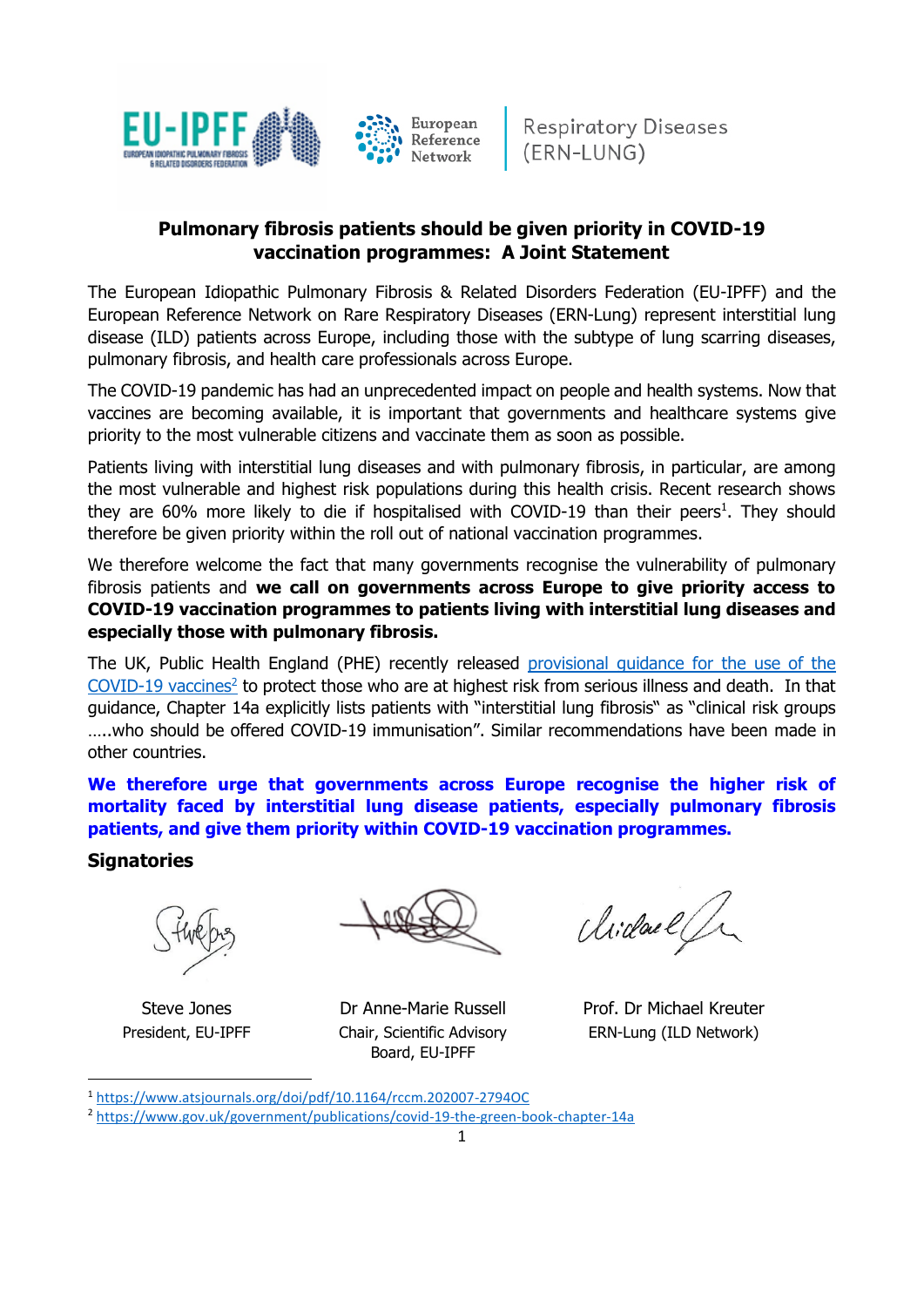

Respiratory Diseases<br>(ERN-LUNG)

### **Signatories & Co-signatories**

#### **EU-IPFF Executive Board Members**

- Steve Jones, Action for Pulmonary Fibrosis, **United Kingdom**
- Liam Galvin, Irish Lung Fibrosis Association, **Ireland**
- Jean Michelle Fourrier, APEFPI Fibrose Pulmonaire Idiopathique, **France**
- Ralph van Lysebeth, Belgische vereniging voor longfibrose, **Belgium**
- Klaus Geißler, Lungenfibrose e.V. **Germany**
- Stefano Pavanello, Unione Trapianti Polmone Di Padova, **Italy**
- Radostina Getova, IPF Bulgaria, **Bulgaria**
- Isabel Saraiva, Respira**, Portugal**

#### **EU-IPFF Scientific Advisory Board Chair and Vice-Chair**

- Dr. Anne-Marie Russell, Imperial College London, **United Kingdom**
- Dr. Francesco Bonella, Ruhrlandklinik Medical Faculty, Duisburg-Essen University, **Germany**

#### **ERN-Lung ILD Core Network Co-Chairs**

- Dr. Antje Prasse, Hannover School of Medicine, **Germany**
- Prof. Michael Kreuter, University of Heidelberg, **Germany**

#### **ERN-Lung Chair of Cross-Border Education**

• Dr Marlies Wijsenbeek, Erasmus University Medical Centre, Rotterdam, **Netherlands**